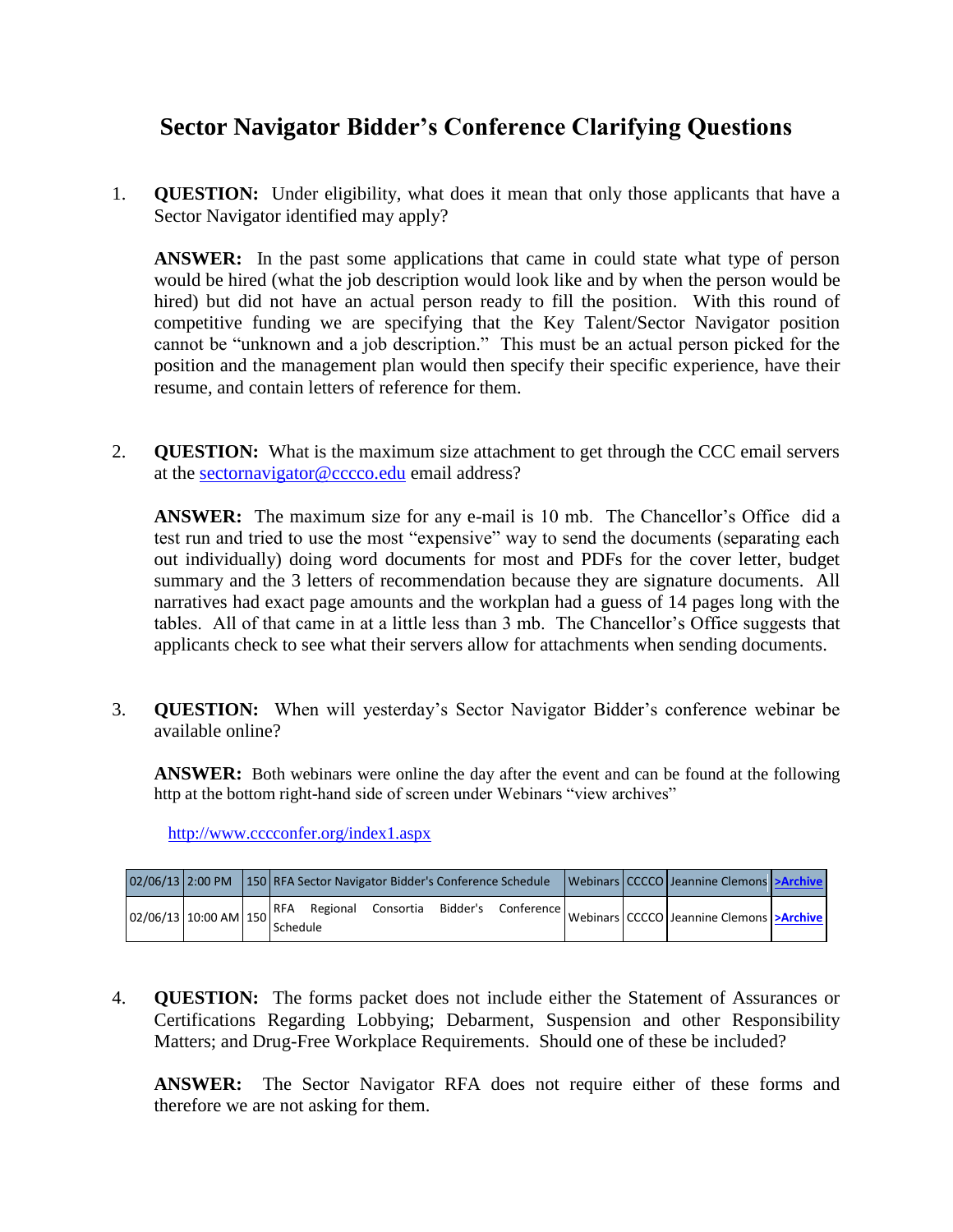5. **QUESTION:** Can you please confirm that the organizational chart and resumes required in the project management plan section do not contribute to the 7 page narrative response limit?

**ANSWER:** The resumes, organizational chart, and/or references do not count in the 7 page limit within the Project Management Plan section.

6. **QUESTION:** Are we able to apply for more than one Sector Navigator Grant (within different sectors)?

**ANSWER:** We have no limit as to how many of the 10 available Sector Navigator grants an individual Community College District can apply for. However, as stated within the application: 1) the Sector Navigator is a key talent role and as such must have the person for this position identified; 2) This is a minimum 80% of a position; and 3) no individual can hold more than one key talent role and therefore each application would list a different individual as Sector Navigator.

7. **QUESTION:** On the workplan forms, can one objective be listed on two pages or must it be limited to one page.

**ANSWER:** An individual workplan objective can be on as many pages as needed. The limit here is that we want different objectives on their own pages. So, you might have:

Objective 1 page 1 Objective 1 page 2 Objective 2 page 1 Objective 3 page 1 Objective 3 page 2 Objective 3 page 3

8. **QUESTION:** The Workplan chart lists Responsible Person(s) in the third column. To clarify, you do not want the name of an individual, just a position title? Such as: Consortium Chair, CIO, etc.

**ANSWER:** Correct we want the position title and that title should match the budget detail sheet for the money allocated for that position within the grant.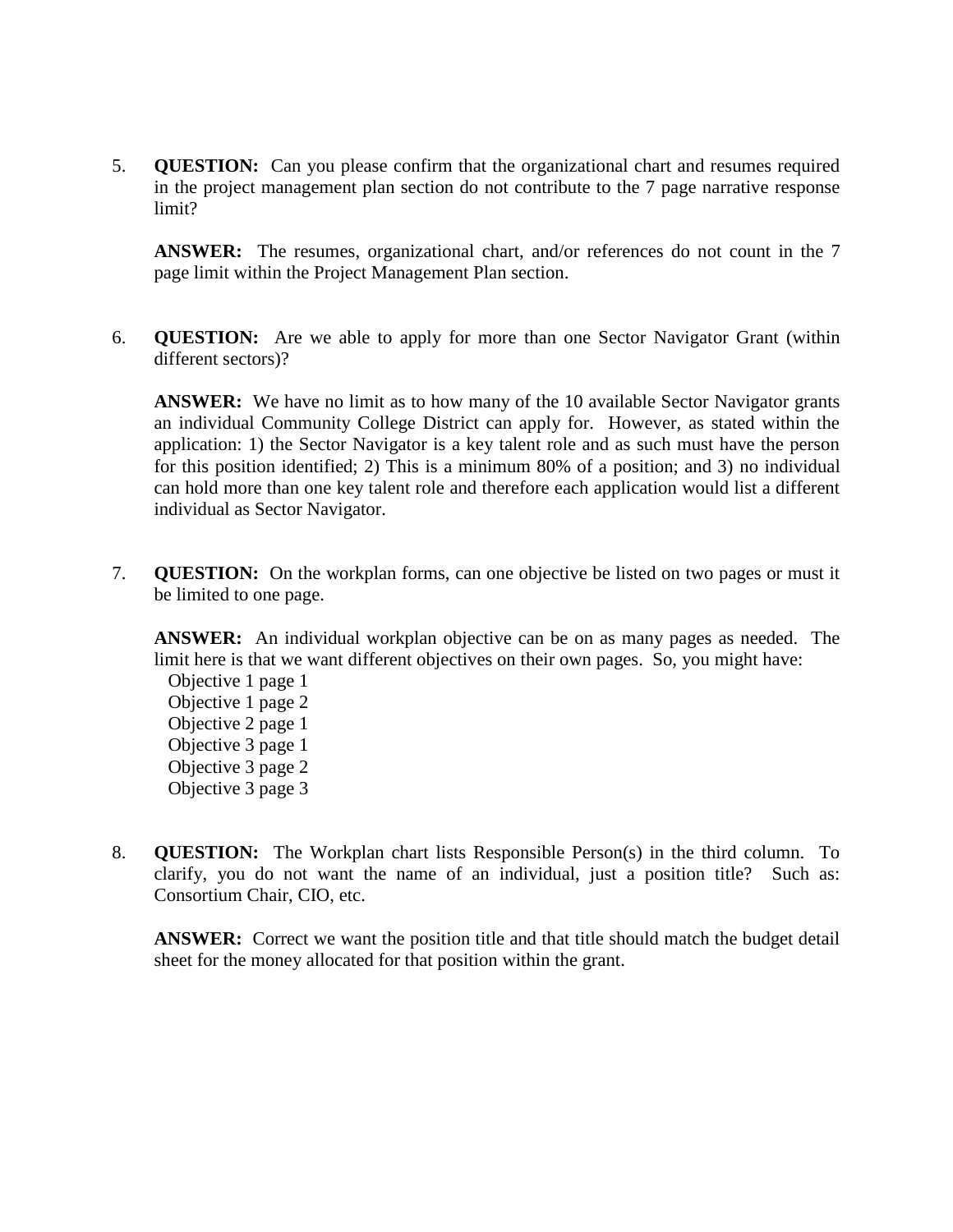## 9. **QUESTION:** About the new columns on the Workplan form:

From remarks during the bidder's conference webinar, I think the Sector Navigator, HUB, and Advisory/Communities columns should contain the percentage of time a designated individual is working on something shown in the Activities column and being charged to that one of the three pots of money. If that's correct, the percentages for a single pot could total more than 100%. For example:

| Sector Navigator planning 50% |      |
|-------------------------------|------|
| <b>Staff Aide</b>             | 50%  |
| Software Developer            | 20%  |
| <b>Brochure Production</b>    | 30%  |
| Total                         | 150% |

**ANSWER:** You are correct in how we expect you to determine percentage of time in each activity. However we will not be using these percentages to check if you budgeted correctly but an overall view of which funding source is paying for which activity. We want an activity to take no more than 100% of time. So to do that you would take the percentages you gave above and divide them by the total percentage of 150%. Using that instruction the following percentages would be applied and equal 100%.

| Sector Navigator planning 33% |     |
|-------------------------------|-----|
| <b>Staff Aide</b>             | 33% |
| Software Developer            | 14% |
| <b>Brochure Production</b>    | 20% |

Total 100%

10. **QUESTION:** The Application Budget Detail Sheet Match contains a line for Total Indirect Costs (not to exceed 4%). Please clarify how you want us to calculate this for the match form.

**ANSWER:** While the 4% is listed on the Match form as the Chancellor's Office standard forms contain this line item there would be no 4% on match since that money is for the most part in-kind services. Just leave that line as -0-.

11. **QUESTION:** Can grants like IDRC's, WIPs, SB70 projects etc. not funded by the current SC 1402 be used as match?

**ANSWER:** Match cannot be used from any grant funded with past or future Economic and Workforce Development Program funds granted by the Chancellor's Office. Other funding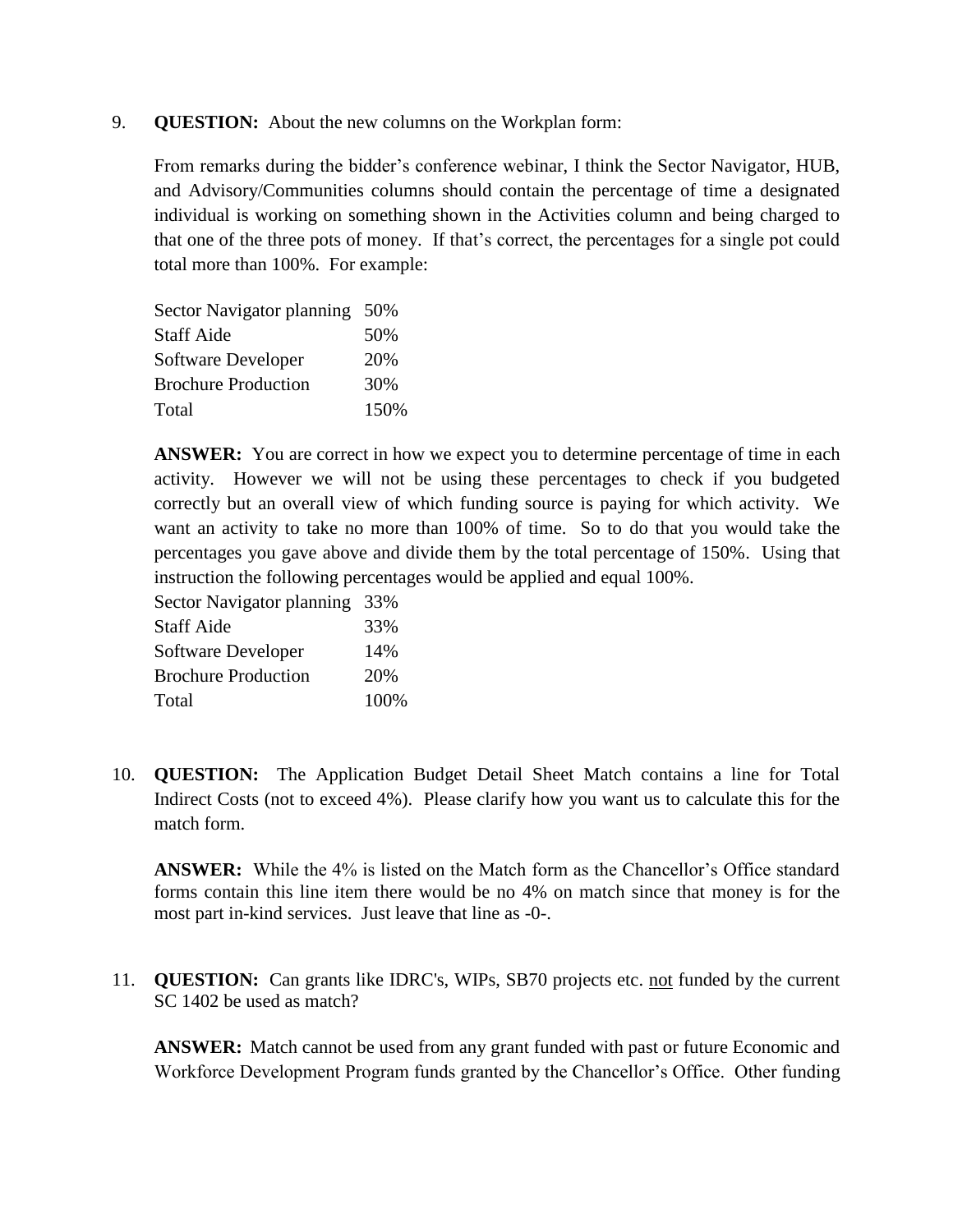Perkins SB70 (now SB1070) or other sources as long as they are not being used as in-kind for another grant (no double dipping on match) can be used as matching funds.

12. **QUESTION:** Will we receive an email notification of your receipt?

**ANSWER:** Yes within 2 business days after receiving an application via e-mail the Chancellor's Office will sent an e-mail receipt. If after this timeframe the applicant does not receive a receipt they should contact Abigail Sifrit at (916) 322-4285 or [asifrit@cccco.edu.](mailto:asifrit@cccco.edu)

13. **QUESTION:** The Workplan chart lists Performance Outcomes in the fourth column. Does each activity need to list a metric number or do we list the metric(s) for the objective as a whole

**ANSWER:** If each of the activities under the objective only meets one metric then you can at the first activity in that column type (Metric #??? Meets all activities under this objective). However in some cases and objective can meet more than one metric number and certain activities might have different metric numbers associated. In that case individual activities would list different metric numbers.

14. **QUESTION:** Within the Budget Act of 2012-13 in section 28 (f), there is no mention that dollars allocated to section 28 (C), statewide network leadership are required to be matched by a minimum of \$1 of private and industry funding for each \$1 of state funding. Could you please clarify and explain the current match requirement for the Sector Navigator position?

**ANSWER:** It is a correct statement that dollars allocated to section 28(c), statewide network leadership are not required to be matched. That is why the Sector navigator HUB does not require a match as we have specified within the RFA because that funding comes out of that budget line item. However you have made an assumption that the other funding (Sector Navigator and Knowledge Communities/Advisories) are also coming out of this budget line item and they are not. Therefore according to SB1402 for all other budget line items it is the responsibility of the Board of Governors of the California Community Colleges to determine match. That determination is that match is a dollar-for-dollar match.